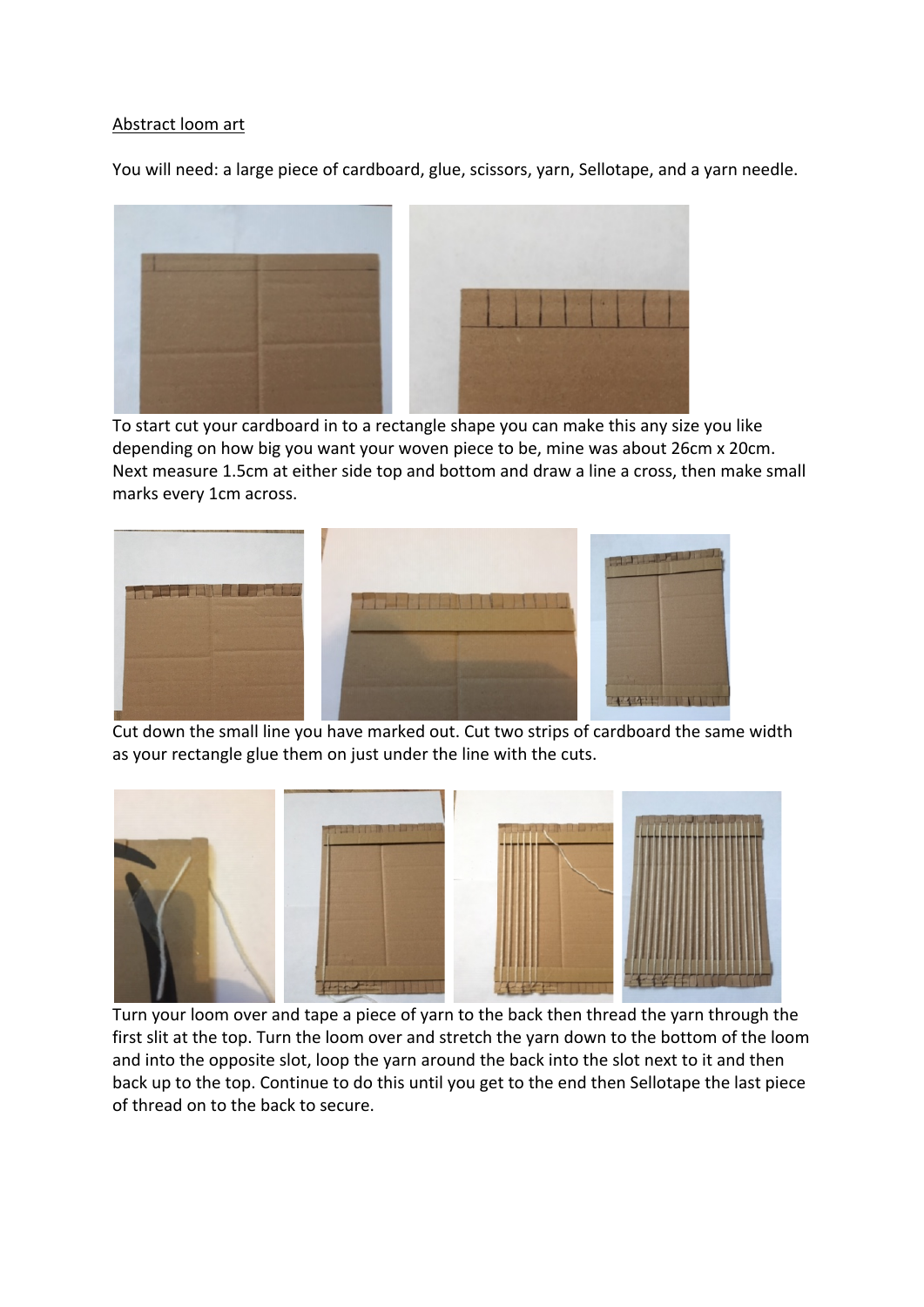

 Take your chosen yarn and cut a large length them on a large needle thread over and under each of the stings on the loom pulling all the yarn through until you have about 4cm left at the start. Then go back the other under and over the opposite threads and push down to the bottom of the loom



Repeat this process to build up some colour, you can start main patterns by only going partly across the loom.



 Change colour as you desire and continue weaving in and out, you must weave into the same string as the previous colour finished to avowing gaps in you woven art. Continue until you have filled your loom with colour. When changing colour make a small not in the yarn to the loom thread this will stop your yarn from unravelling late on.